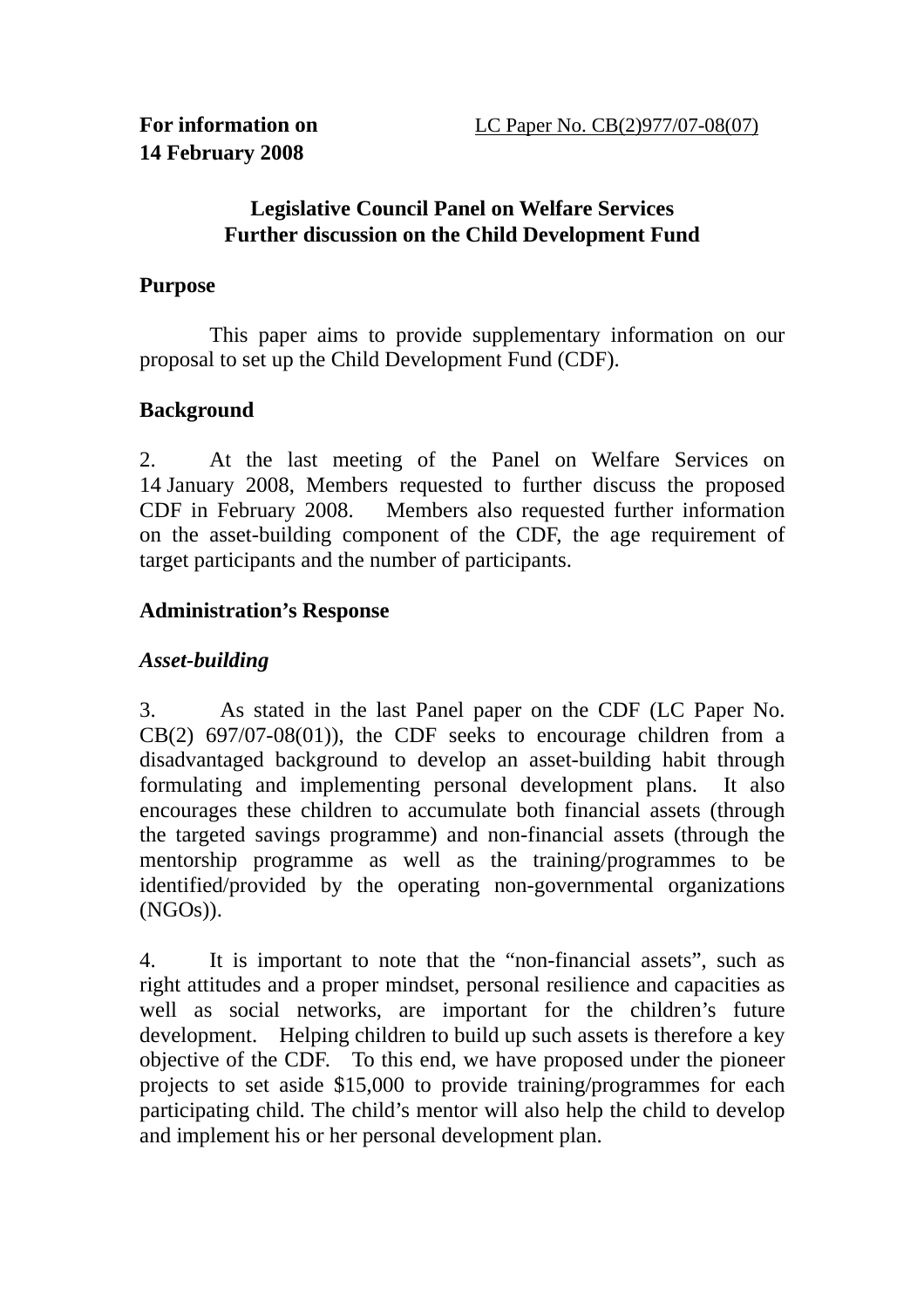5. As to the "financial assets", we have proposed to set the savings target at \$200 per month. Nonetheless, we appreciate that flexibility should be allowed to address the special needs or circumstances of individual participating children and their families. We propose that participating children and their families, together with the operating NGOs, can agree to set a lower savings target. For these special cases, the operating NGOs will also seek partnership from the business sector and individual donors to provide matching contribution to the lower savings target (at least 1:1 matching contribution). The Government will provide special financial incentive (i.e. \$3,000 each child) for each of these participating children upon completion of their two-year savings programme, same as for the other children participating in the pioneer projects.

### *Age of Target Participants*

6. We have earlier proposed that the CDF pioneer projects should cover secondary school students aged 12 –16 who live in households receiving Comprehensive Social Security Assistance or full grants from the Student Financial Assistance Agency; or those who live in households with income not exceeding 75% of the Median Monthly Domestic Household Income. Noting Members' view that younger children should also be covered in the pioneer projects, we propose to lower the age requirement from  $12 - 16$  to  $10 - 16$ . We do not propose to further lower the age requirement to below 10 because those children may be too young to develop and implement their own personal development plans and their involvement will not provide useful information for the evaluation of the pioneer projects. We still consider that priority should be given to youngsters aged 14 to 16 to participate in the pioneer projects as some students may choose to receive vocational training or join the labour market after completing senior secondary education, and they have a more urgent need to learn how to formulate and implement their personal development plans. As such, we propose children aged  $10 - 13$ should constitute no more than 30% of the participants in each pioneer project.

### *Number of participants*

7. As stated in the last Panel paper on the CDF, we propose to implement seven pioneer projects as a first step. The seven pioneer projects will involve a minimum of 700 participants, i.e. a minimum of 100 participants for each project and operating NGOs will be welcome and encouraged to provide a higher number of participants. These seven